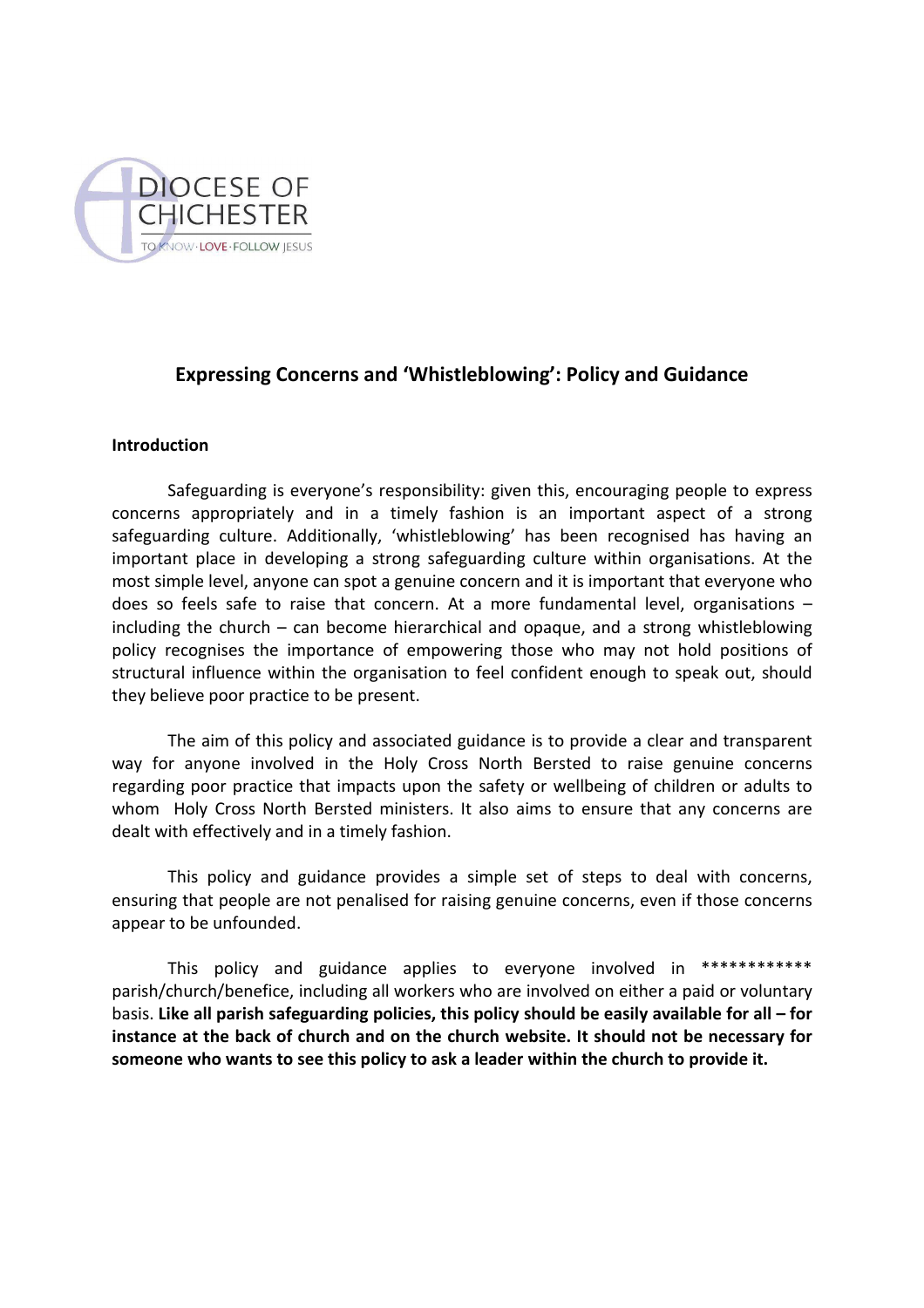# **Our Commitment:**

- Holy Cross North Bersted recognises that safeguarding is everyone's responsibility
- Holy Cross North Bersted recognises that no other concern or responsibility, however genuine, outweighs the need to prioritise the welfare of children and adults at all times
- Holy Cross North Bersted welcomes, encourages and urges anyone who is concerned about any aspect of our safeguarding practice or provision to raise those concerns, as outlined in the Guidance below
- Holy Cross North Bersted welcomes, encourages and urges anyone who is concerned about any the safety and welfare of a child or adult to report those concerns as outlined in the Guidance below, and in accordance with the Guidance found in the section of the Diocesan Safeguarding Website, entitled 'What Do I Do If?'
- Holy Cross North Bersted undertakes to treat all such concerns seriously, as outlined in the Guidance below
- Holy Cross North Bersted guarantees that no-one who raises any concern in good faith, even if those concerns are ultimately found to be unfounded, will face any adverse consequences whatsoever.

## **Guidance:**

# **What to do if you have a concern:**

- In the first instance, speak to the leader of the area of church about which you have a concern (for instance, if your concern is about Sunday School, speak to the Sunday School leader). A good principle is that concerns should be dealt with at the lowest level necessary, and only escalated beyond that if those concerns remain, having been expressed. However, if your concern is about the behaviour of a leader in the church (lay or ordained), you may feel that you need to escalate it to someone in authority over them; you would be perfectly justified in doing this.
- Try to be as specific as possible: what or whom are you concerned about exactly? Can you give specific dates or examples of what has caused your concern? Vague concerns are difficult to investigate. If you only have an impression, or cannot give specific examples, you may still wish to express concerns but be open about the limited details you have.
- Try and avoid language that is either accusatory or emotive: your aim it to improve an area of church life, not to put the recipient of your concern on the defensive.
- It is very helpful to quote policy, if you can (although if you cannot, this is not a reason to avoid expressing your concern). This helps the person receiving your concern to see very quickly that you are simply holding the church to account to its own policies, or to Diocesan policies.
- Face-to-face is usually best, but follow up the conversation in writing. "Last Sunday after church I expressed a concern about *X,* you replied by saying *Y,* and you said you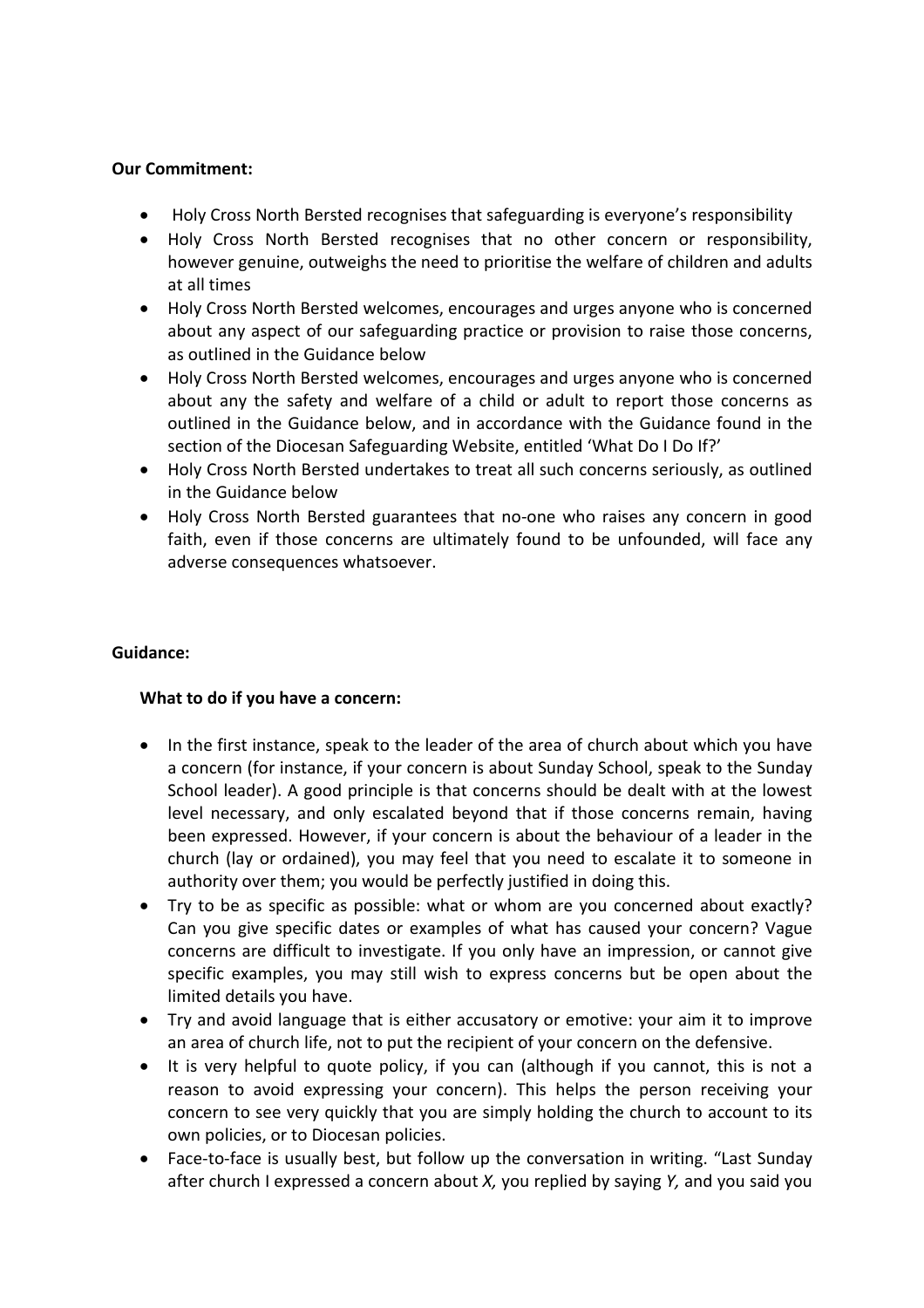would get back to me by *Z.* Please could you reply by confirming my understanding of our conversation is correct": a simple written communication such as this can assist greatly in providing clarification to all concerned about what was said (although see below guidance for the person receiving the concern along similar lines).

- If you are satisfied that your concern has been resolved, you can leave the matter there. If you are not, it is important that you escalate it. We suggest that a suitable 'order of escalation' would be:
	- **1. Lay Leader in Church (e.g. Children's Work Leader)**
	- **2. Incumbent (and/or churchwarden in a vacancy)**
	- **3. Diocesan Safeguarding Team**
	- **4. Bishop**
	- **5. National Safeguarding Team**
- In escalating your concern, you are acting in an entirely appropriate way. Safeguarding is everyone's responsibility; there may be the rare occasion where you just have to raise your concern outside of your local parish context, in order to ensure that the children and adults your church ministers to are safe.
- If you feel that the concern has great urgency and cannot be escalated in this manner (for instance if you are concerned about the safety or welfare of a child or adult), then you must raise those concerns without delay with the appropriate statutory authority. Please follow the guidance on the Diocesan Safeguarding Website, under the section entitled 'What Do I Do If?'. Use the appropriate subheading to find out how best to report these concerns.

### **What to do if you receive a concern**

- If someone tells you that they have a concern, you should arrange to meet him/her as soon as possible.
- Approach the situation sensitively, recognising the discomfort that the person may feel. Offer to meet him/her away from the church if they wish, and allow them to being a friend if that would help.
- Do not promise confidentiality: you do not know what they are going to share, but if they share an immediate safeguarding concern you will have no choice other than to break that promise.
- However, be prepared to discuss the possibility of anonymity for the person sharing the concern. People may have reasons to want to stay anonymous, even if they know they have to say something, and closing this option off may mean that the concern never gets aired.
- Reassure the person that there will be no negative repercussions for any concern shared in good faith – even if it turns out to be unfounded or mistaken. 'Concerns' shared out of malice or divisiveness are a different matter but at this stage, assume the person to be acting in good faith.
- You may wish to suggest sources of support for the person especially if they are on their own without the support of a fried or family member. Sharing concerns in an institutional context can be very intimidating  $-$  even in church  $-$  and the concern may have been a source of great anxiety for a long time. The person may be sharing